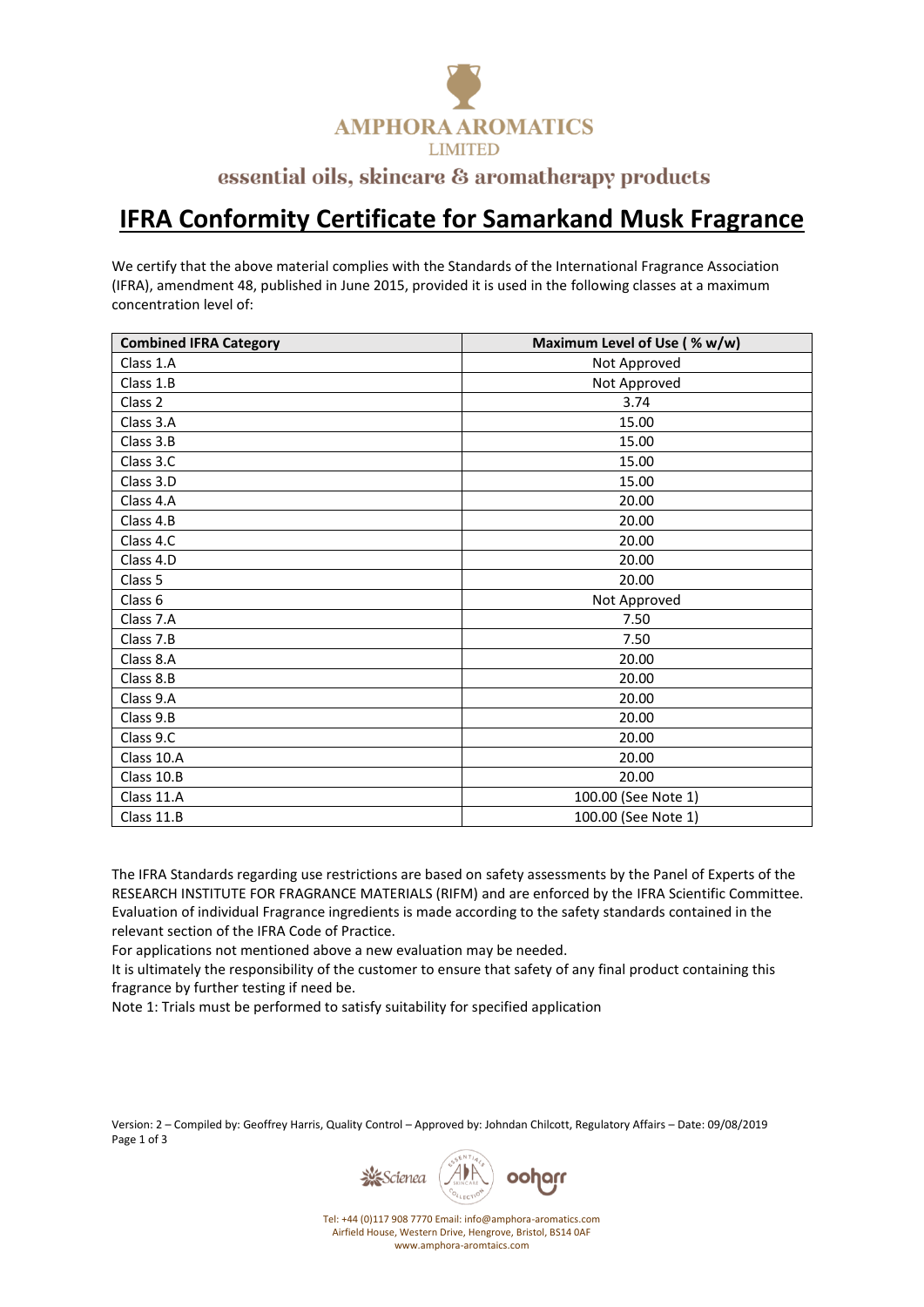

## essential oils, skincare & aromatherapy products

| <b>Final Product Type</b>                                                                | <b>IFRA Class</b>  |
|------------------------------------------------------------------------------------------|--------------------|
| Toys                                                                                     | Class 1.A          |
| Lip Products of all types (solid and liquid lipsticks, balms, clear or coloured, lip wax |                    |
| etc),                                                                                    |                    |
| Waxes for mechanical Hair removal                                                        | Class 1.B          |
| Deodorant and Antiperspirant products of all types (spray, stick, roll-on, under-arm and | Class 2            |
| body etc)                                                                                |                    |
| Fragranced bracelets                                                                     |                    |
| Hydroalcoholic products applied to recently shaved skin (EdT range)                      | Class 3.A          |
| Hydroalcoholic products applied to recently shaved skin (fine fragrance range)           | Class 3.B          |
| Eye Products of all types (eye shadow, mascara, eyeliner, eye make-up, etc)              | Class 3.C          |
| Men's Facial Creams, Balms.                                                              |                    |
| Baby creams, Lotions, Oils                                                               |                    |
| Body paint for children                                                                  |                    |
| Tampons                                                                                  | Class 3.D          |
| Hydroalcoholic Products applied to unshaved skin (EdT range). Ingredients of Perfume     | Class 4.A          |
| Kits, Scent Strips for Hydroalcoholic Products.                                          |                    |
| Hydroalcoholic Products applied to unshaved skin (Fine Fragrance range)                  | Class 4.B          |
| Hair Styling Aids Sprays of all types (pumps, aerosol sprays, etc). Hair Deodorant.      | Class 4.C          |
| Body Creams, Oils, Lotions of all types (except baby creams, lotions, oils)              |                    |
| Fragrance Compounds for Cosmetic Kits, Foot Care Products                                |                    |
| Fragrancing Cream of all types                                                           | Class 4.D          |
| Women's Facial Creams/Facial Make-up/Facial Wipes. Facial Masks, Hand Cream, Baby        | Class <sub>5</sub> |
| Powder & Talc                                                                            |                    |
| Hair permanent & other hair chemical treatments (e.g. relaxers) but not hair dyes        |                    |
| Wipes or refreshing tissues for Face, Neck, Hands, Body                                  |                    |
| Dry shampoo or waterless shampoo                                                         |                    |
| Mouthwash, including breath sprays                                                       | Class 6            |
| Toothpaste                                                                               |                    |
| Intimate Wipes; Baby Wipes                                                               | Class 7.A          |
| Insect Repellent (intended to be applied to the skin)                                    | Class 7.B          |
| Make-up Removers of all types (not including face cleansers).                            | Class 8.A          |
| Hair Styling Aids Non-Spray of all types (mousse, gels, leave-in conditioners etc).      |                    |
| Nail Care. All Powders & Talcs (NOT including baby powders and talcs)                    |                    |
| Hair Dyes                                                                                | Class 8.B          |
| Liquid Soap, Bar Soap (toilet soap); Depilatory.                                         | Class 9.A          |
| Conditioner (rinse-off), Shampoos of all types (including baby shampoos).                |                    |
| Face Cleansers of all types (washes, gels, scrubs, etc). Shaving Creams of all types     |                    |
| (stick, gels, foams, etc).                                                               |                    |
| Depilatory                                                                               |                    |
| Body Washes of all types (including baby washes). Shower Gels of all types.              |                    |
| Bath Gels, Foams, Mousses, Salts, Oils and other products added to bathwater             |                    |
| Bar Soap (toilet Soap)                                                                   |                    |

Version: 2 – Compiled by: Geoffrey Harris, Quality Control – Approved by: Johndan Chilcott, Regulatory Affairs – Date: 09/08/2019 Page 2 of 3



Tel: +44 (0)117 908 7770 Email: info@amphora-aromatics.com Airfield House, Western Drive, Hengrove, Bristol, BS14 0AF www.amphora-aromtaics.com